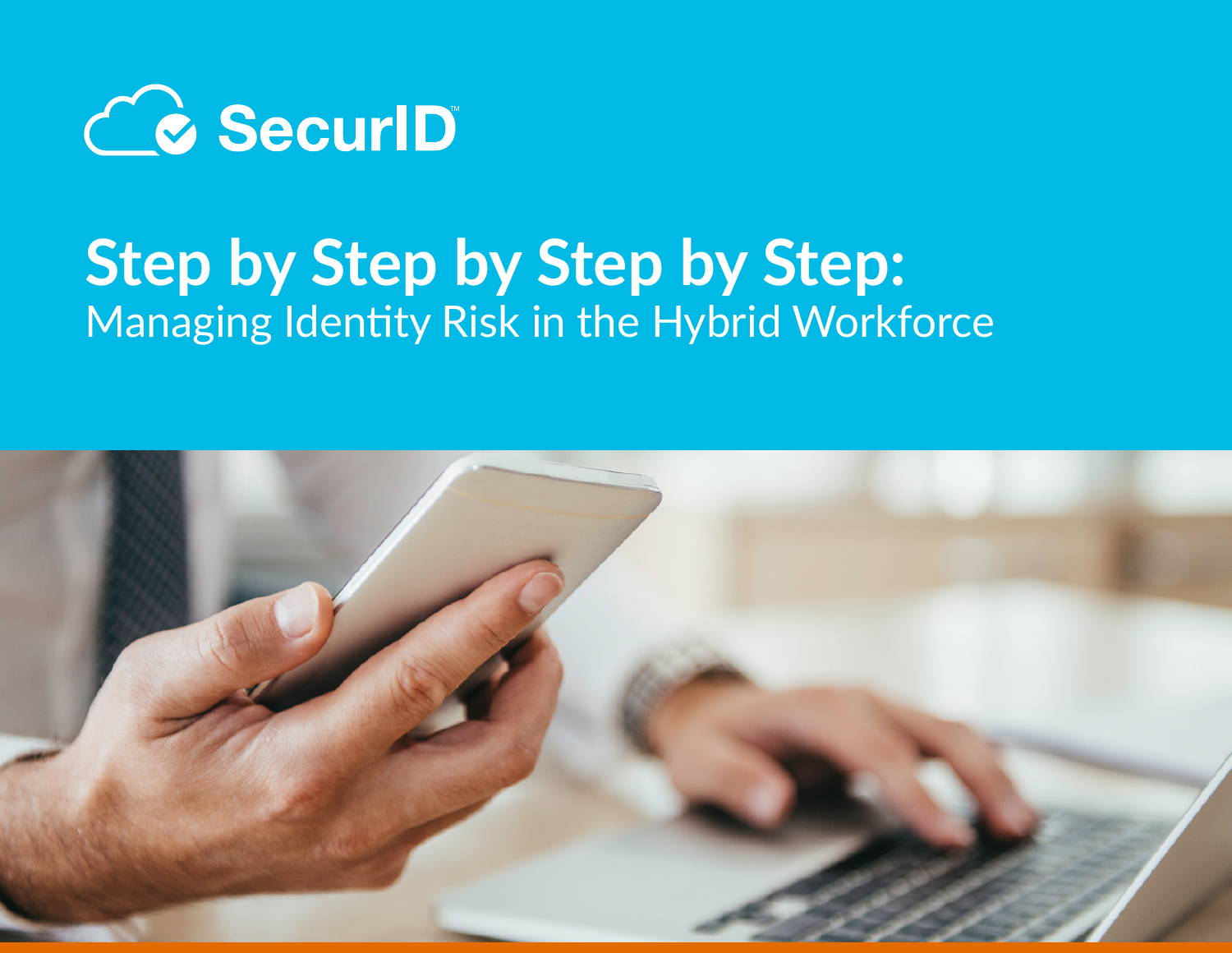The days of a workforce made up almost exclusively of fulltime employees working on-site has given way to an era in which a hybrid workforce—on-site and remote, full-time and flexible, employed and contracted—is increasing flexibility and adaptability, but also introducing identity risk. Keeping risk in check in these circumstances requires a well-planned, methodical process for identifying and managing risk. Read on to learn about the four main steps to take to address new and evolving identity-related risk in the hybrid workforce.

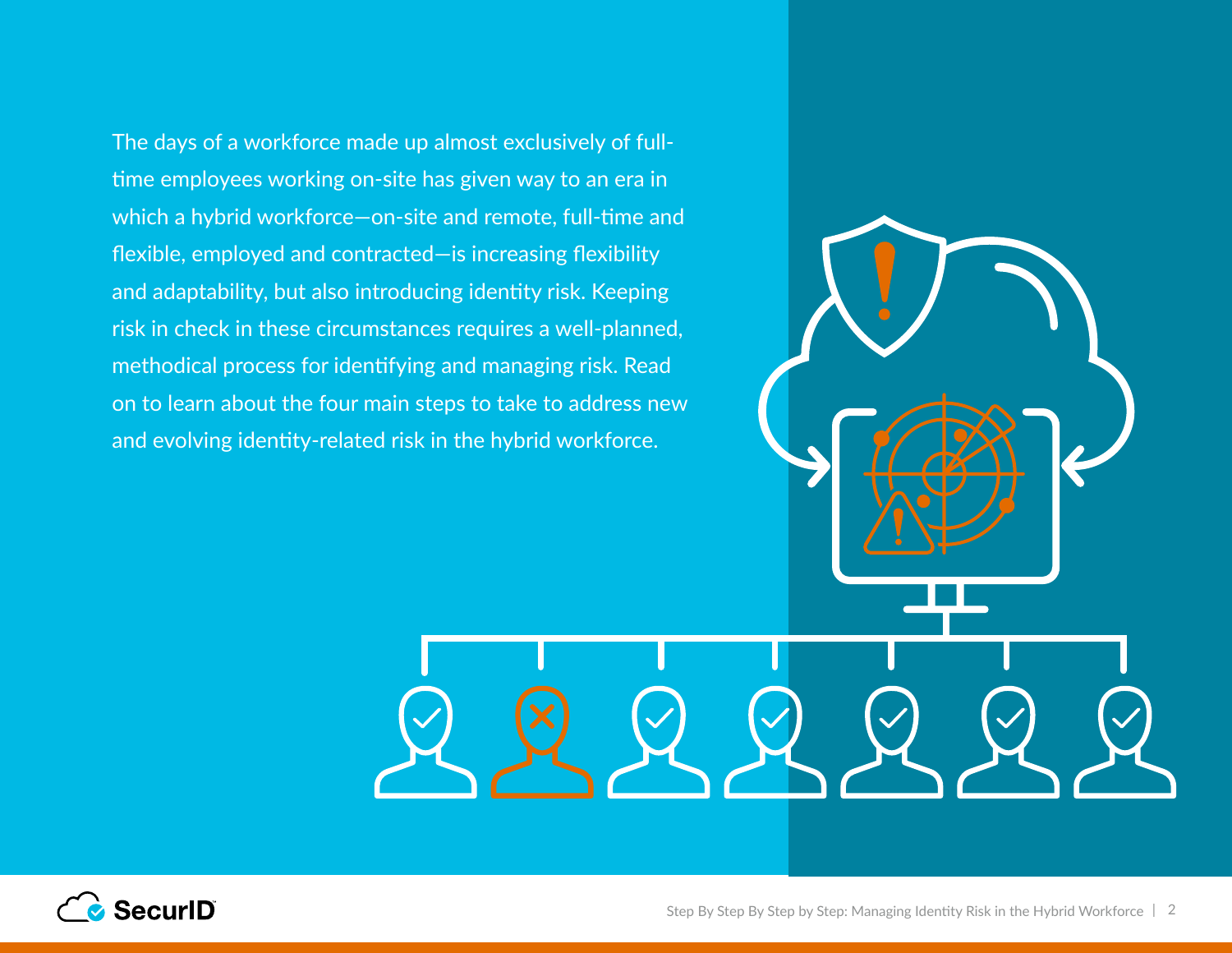### **Increase Identity Assurance**

Increasing your level of assurance about who is accessing systems and data is critical to managing the increased data security and privacy risk that comes with extending access to workers beyond traditional firewalls and perimeters.

#### **Recommendations**

- Rely less on passwords and more on **[multi-factor authentication](https://www.securid.com/en-us/products/multi-factor-authentication)** or passwordless authentication.
- Prioritize highest-risk resources, such as VPNs, digital workspaces and SSO portals, for advanced authentication.
- Introduce conditional access policies that use contextual attributes.

Take advantage of a constantly growing list of multi-factor authentication methods:









**FIDO Biometrics Hardware and software tokens**



Rely less on passwords and more on multi-factor authentication or passwordless authentication..



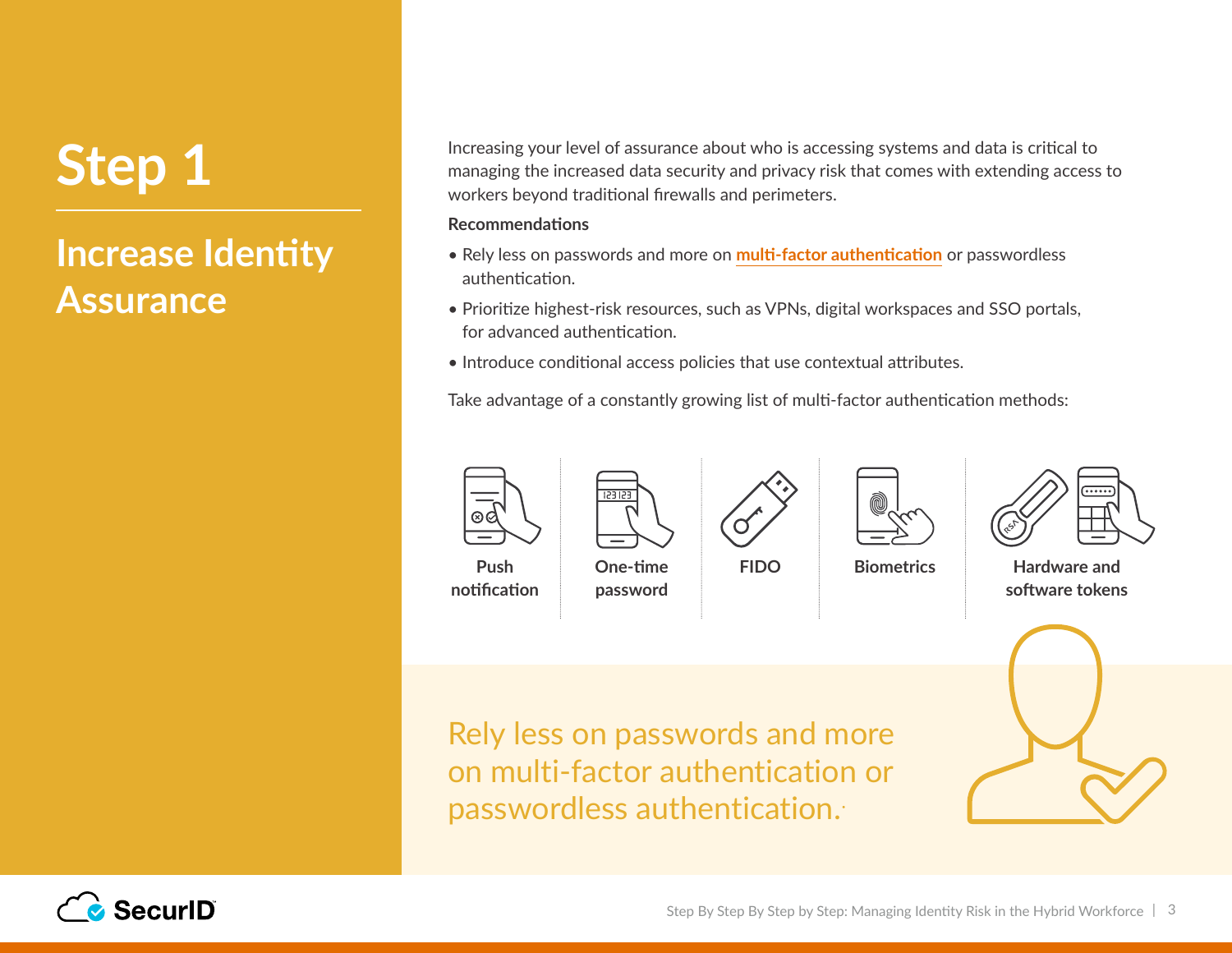### **Improve Access Governance**

To manage access and compliance risk, you need increased governance over all the people who combine to create a revolving-door workplace of joiners, movers and leavers. Access governance ensures that they have what they need on the job—and that their access ends when they leave.

#### **Recommendations**

- Automate provisioning and de-provisioning to keep pace with the rate of change.
- Limit access to only those for whom it's essential.
- Avoid excess entitlements and accumulated access.
- Regularly perform **[access reviews and recertifications](https://www.securid.com/en-us/products/identity-governance-and-lifecycle)**.

Today's workforce is much more than long-term, full-time, on-site workers—including:

- Remote workers
- Freelancers
- Gig workers
- Temporary staff
- Seasonal help



Access governance ensures that people have what they need on the job—and that their access ends when they leave.

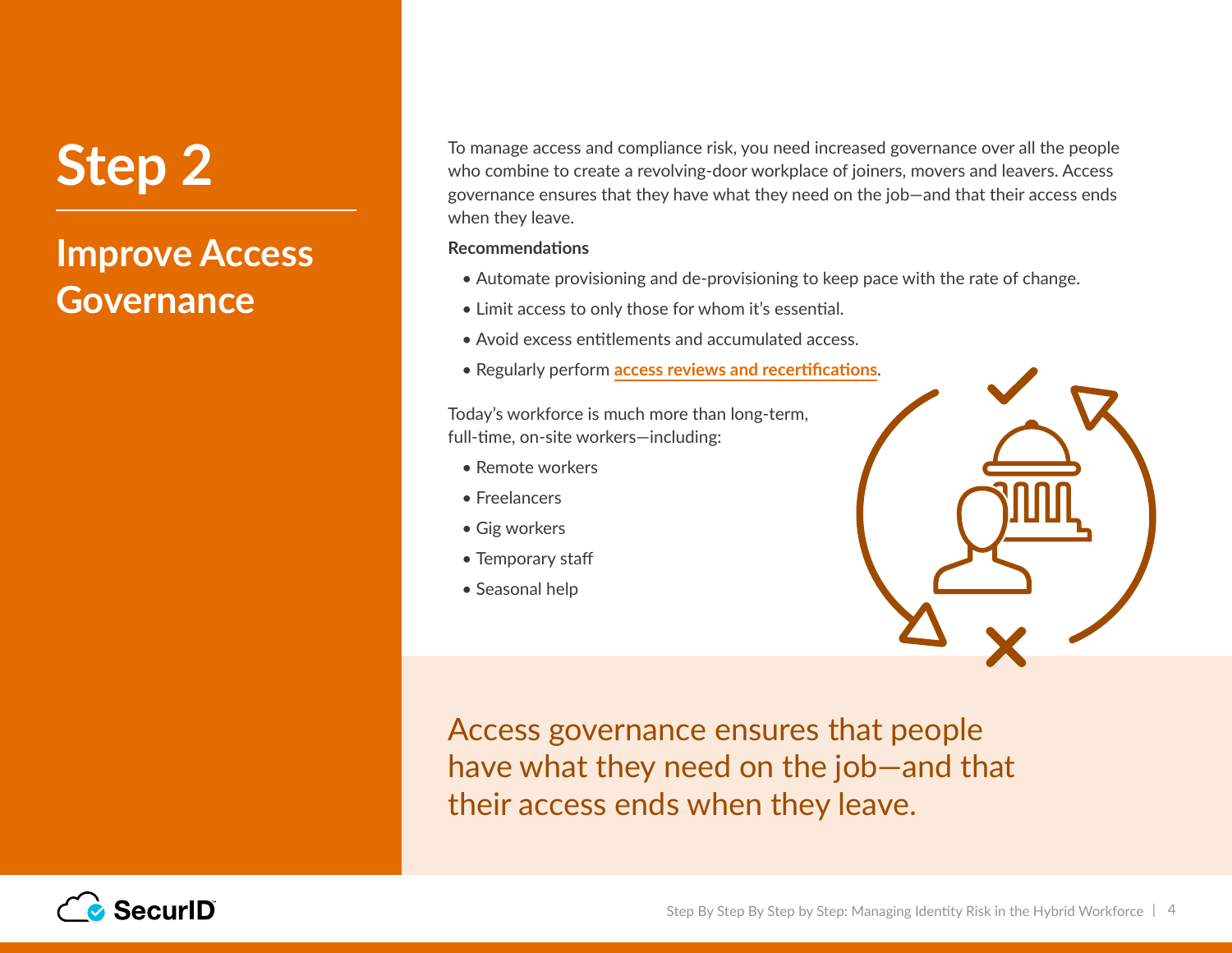### **Manage Insider Threats and Digital Workers**

Whether the result of user negligence or intentional abuse, insider threats have long represented a security challenge—made even tougher by the complexities of a hybrid workforce. Minimizing insider threats requires building on a strong foundation of identity and access management with advanced analytics.

#### **Recommendations**

- Use identity analytics to continuously detect anomalies and toxic combinations of access.
- Consider augmenting static-based authentication rules with self-learning, context-based rules.
- Apply user behavior analytics to monitor user activity and quickly spot problems.

Insiders aren't the only ones who can contribute to identity risk. Digital workers (bots, AI, IoT, robotics), in the wrong hands, can be used to wreak havoc. Close control over who manages and updates them is critical.

- Gain fine-grained visibility into digital workers' entitlements and interactions.
- Develop resiliency plans to prevent disruptions as more nonhuman workers perform critical functions.
- Carefully manage routine events like pricing changes and system updates, which can interfere with automated processes.

Close control over who manages and updates bots and other digital workers is critical.



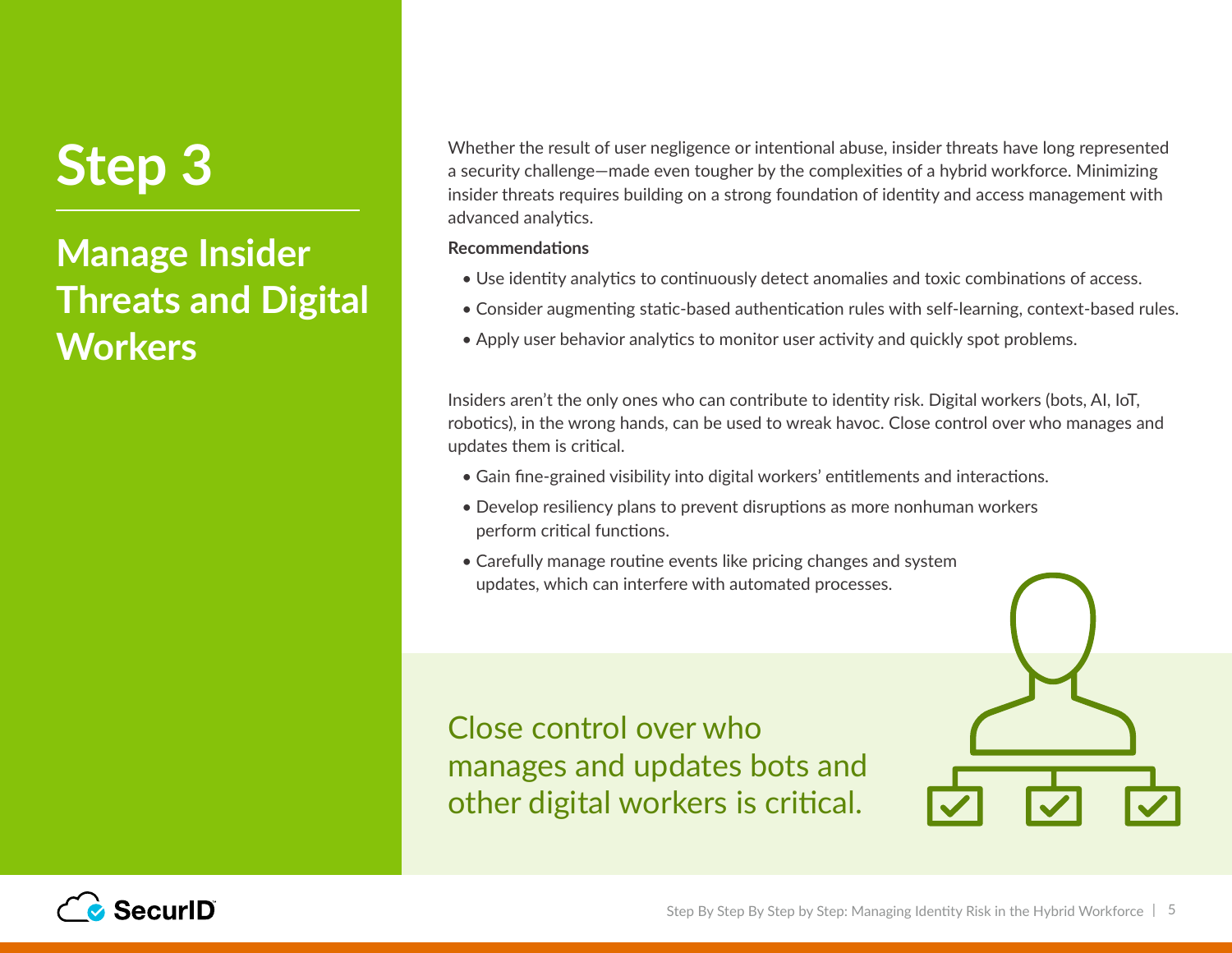### **Build a Human Firewall**

Though not intentionally, workers will inevitably misuse resources, mishandle sensitive data and violate acceptable use policies. A variety of security tools can help contain actions of this kind that put organizations at increased risk. And expanding efforts beyond just technology is vital too.

#### **Recommendations**

- Mix and match animated, instructor-led simulations and gamification to custom-fit workers.
- Take a top-down approach. Changing the security culture doesn't happen overnight; it requires everyone to be all-in.
- Establish baselines for worker cybersecurity knowledge and susceptibility to social engineering attacks.
- Continually train, assess and communicate findings.
- Find ways to make security awareness valuable for workers, including incentives and positive reinforcement.

Take a top-down approach. Changing the security culture doesn't happen overnight; it requires everyone to be all-in.



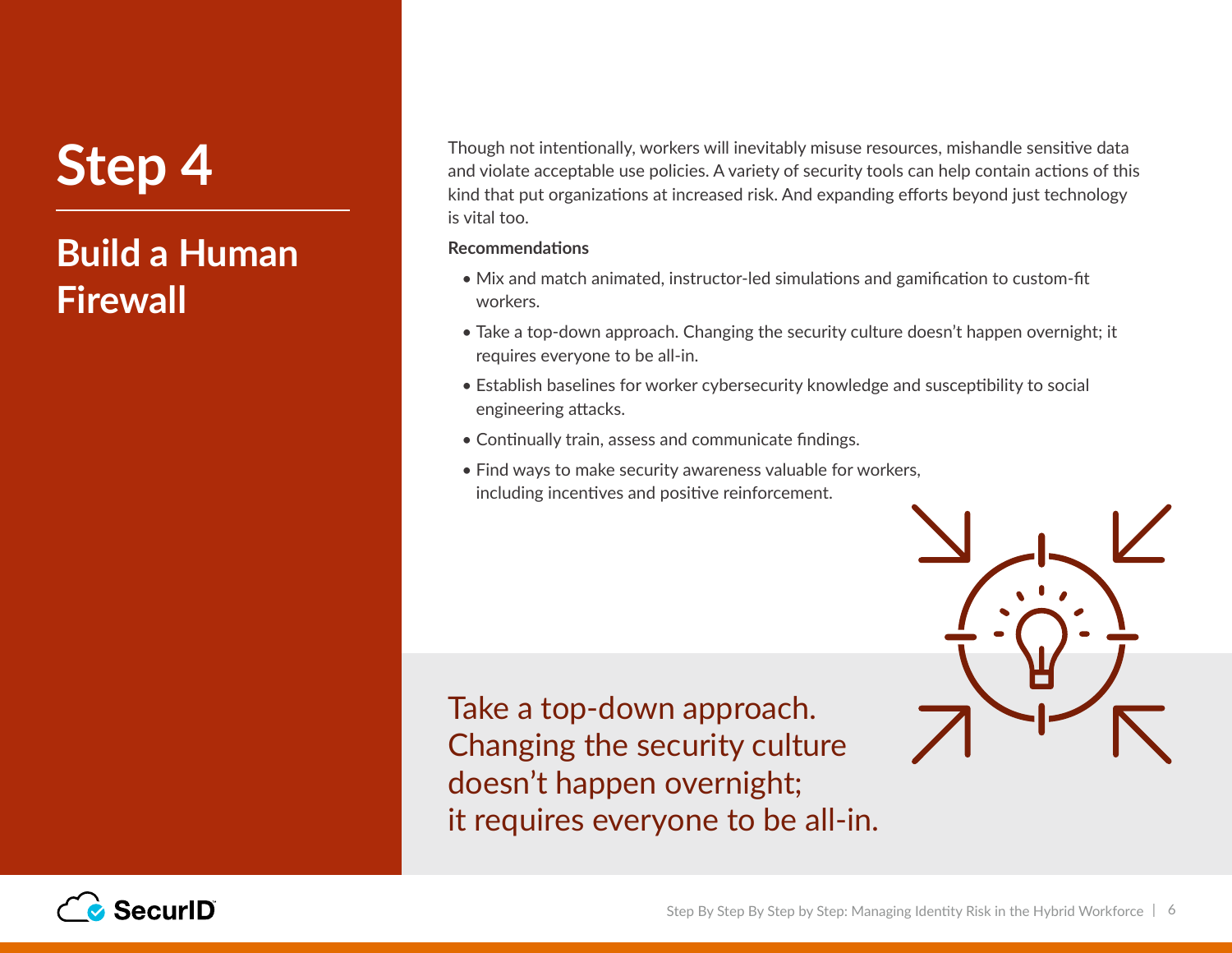### **The Future of Workforce Risk**

While it's nearly impossible to predict how change and disruption will specifically impact the workforce, it's reasonable to assume they will continue to create a variety of new and intensified risks. Therefore, the most important next step is to undertake planning and action that will prepare your organization for whatever the future holds. Follow the recommendations in this guide to help minimize impacts to the workforce and remain resilient as the future unfolds.

Learn more about how **[identity and access management for the](https://www.securid.com/en-us/solutions/hybrid-workforce)  [hybrid workforce](https://www.securid.com/en-us/solutions/hybrid-workforce)** can help you manage workforce risk.